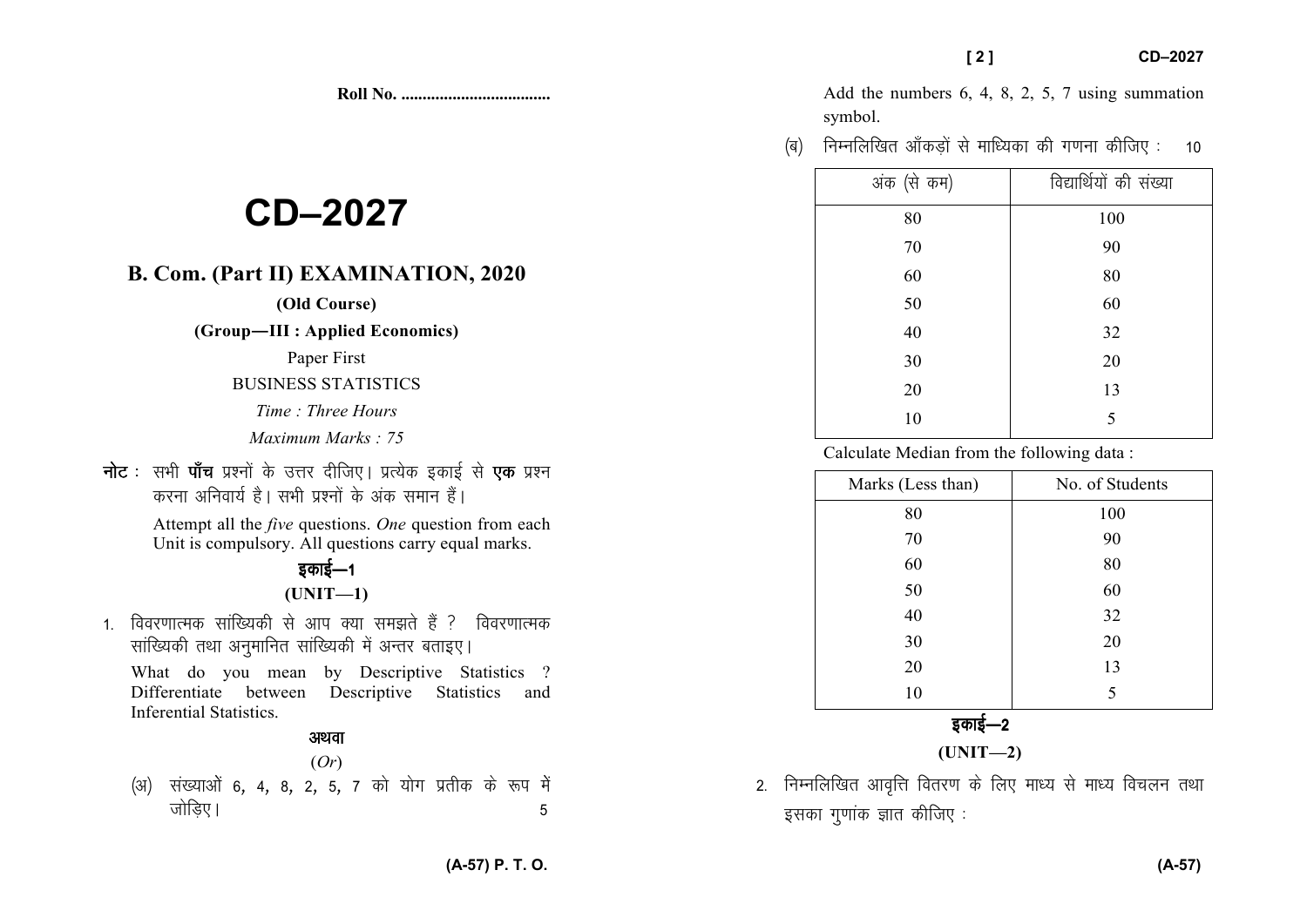|                                            | [3]<br>CD-2027                                         | CD-2027<br>[4]                                                                             |
|--------------------------------------------|--------------------------------------------------------|--------------------------------------------------------------------------------------------|
| मध्य बिन्दू                                | आवृत्ति                                                | From the following data, find out Karl Pearson's                                           |
| 25                                         | 4                                                      | coefficient of skewness :                                                                  |
| 35                                         | 6                                                      | 35 persons get $\omega \bar{\tau}$ 4.5 per person<br>40 persons get $(a)$ ₹ 5.5 per person |
| 45<br>55                                   | 20<br>11                                               | 48 persons get $@ \bar{z} 6.5$ per person                                                  |
| 65                                         | 9                                                      | 100 persons get $@ \bar{\mathbf{z}}$ 7.5 per person                                        |
|                                            | Calculate mean deviation from mean and its coefficient | 125 persons get $\omega$ ₹ 8.5 per person                                                  |
| for the following frequency distribution : |                                                        | 87 persons get $\omega$ ₹ 9.5 per person                                                   |
| Mid volue                                  | Frequency                                              | 43 persons get $(a) \bar{\tau}$ 10.5 per person                                            |

| Mid-value | Frequency |
|-----------|-----------|
| 25        |           |
| 35        | 6         |
| 45        | 20        |
| 55        | 11        |
| 65        | y         |
|           |           |

अथवा

(*Or*)

*fuEufyf[kr leadkas ls dkyZ fi;lZu dk fo"kerk xq.kkad Kkr* **कीजिए** :

35 व्यक्ति ₹ 4.5 प्रति व्यक्ति के हिसाब से पाते हैं **40 व्यक्ति ₹ 5.5 प्रति व्यक्ति के हिसाब से पाते हैं** *48 O;fDr* ` *6-5 izfr O;fDr ds fglkc ls ikrs gSa* 100 व्यक्ति ₹ 7.5 प्रति व्यक्ति के हिसाब से पाते हैं 125 व्यक्ति ₹ 8.5 प्रति व्यक्ति के हिसाब से पाते हैं *87 व्यक्ति ₹ 9.*5 प्रति व्यक्ति के हिसाब से पाते हैं 43 व्यक्ति ₹ 10.5 प्रति व्यक्ति के हिसाब से पाते हैं *22 व्यक्ति ₹ 11.*5 प्रति व्यक्ति के हिसाब से पाते हैं 3. (अ) सह-सम्बन्ध क्या है ? इसके माप की तीन विधियाँ बताइए। 5 What is Correlation ? Mention the name of three methods to measure the same.

*bdkbZ*&*<sup>3</sup>***(UNIT—3)** 

22 persons get  $(a) \bar{z}$  11.5 per person

*(ब)* कोटि-अन्तर की विधि द्वारा X व Y के बीच सह-सम्बन्ध *xq.kkad Kkr dhft, % 10* 

| X      | Y  |
|--------|----|
| 20     | 16 |
| 22     | 15 |
| 24     | 20 |
| 25     | 21 |
| 30     | 19 |
| 32     | 18 |
| 28     | 22 |
| $21\,$ | 24 |
| $26\,$ | 23 |
| 35     | 25 |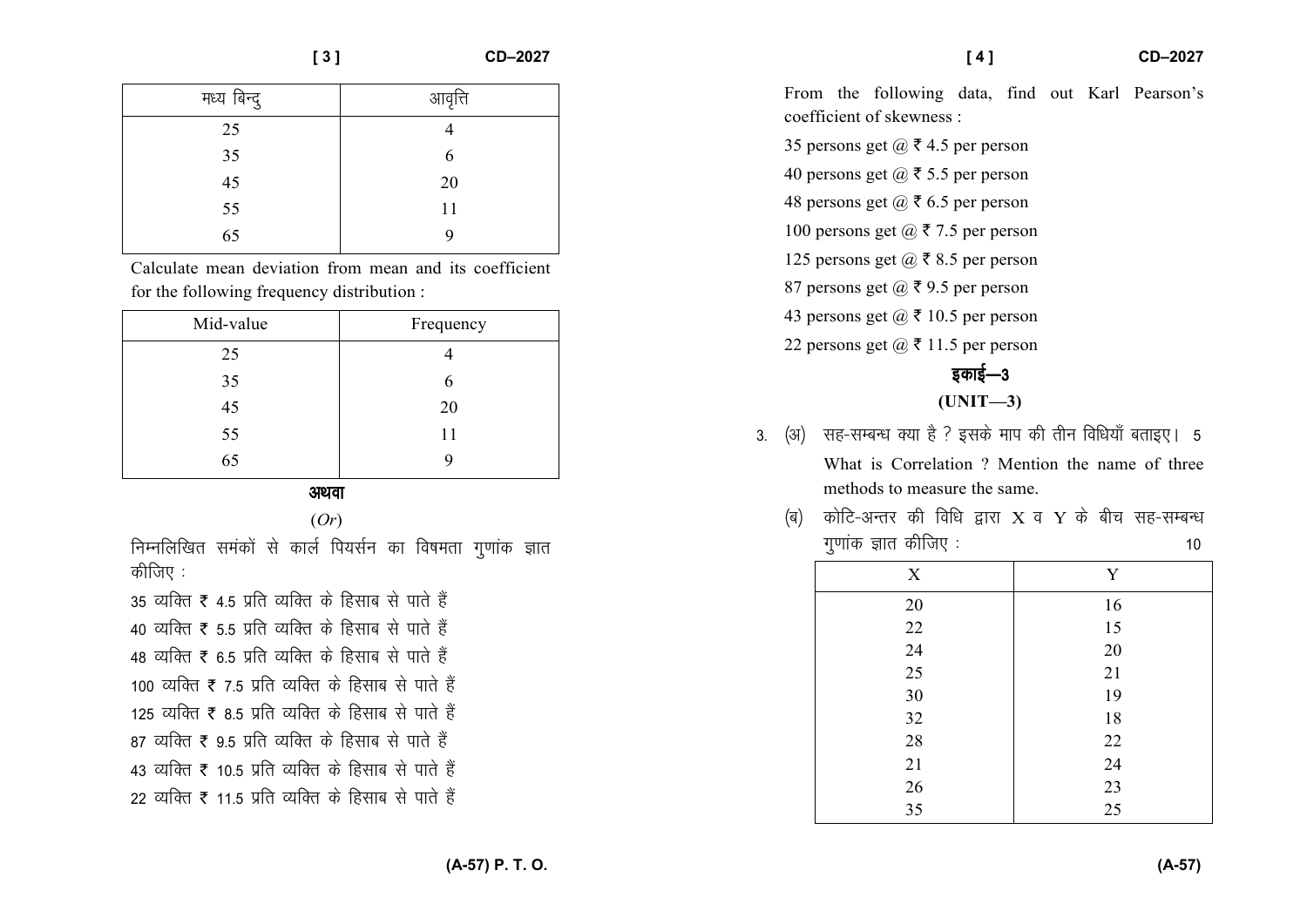Find out the coefficient of correlation between X and Y by the method of rank differences :

| X      | Y      |
|--------|--------|
| 20     | 16     |
| 22     | 15     |
| 24     | 20     |
| 25     | $21\,$ |
| 30     | 19     |
| 32     | 18     |
| 28     | $22\,$ |
| $21\,$ | 24     |
| $26\,$ | 23     |
| 35     | 25     |

*vFkok*

(*Or*)

**निम्नलिखित मान दिये हुए हैं** :

| गेहूँ उपज                    | औसत | प्रमाप विचलन |
|------------------------------|-----|--------------|
| क्षेत्र (किग्रा. प्रति इकाई) | 10  |              |
| वर्षा (सेमी.)                |     |              |

*n* उत्पादन व वर्षा के बीच सह-सम्बन्ध गुणांक = 0.5 |

*lEHkkfor mRiknu crkb, tcfd o"kkZ 9 lseh- gksA* 

Given the following values :

| Yield of Wheat     | Mean | <b>Standard Deviation</b> |
|--------------------|------|---------------------------|
| Area (kg per unit) | 10   |                           |
| Rain (in cm)       |      |                           |

Correlation coefficient between production and rainfall,  $r = 0.5$ .

Estimate the yield when rainfall is 9 cm.

*bdkbZ*&*<sup>4</sup>***(UNIT—4)** 

4. "सचकांक आर्थिक चाप मापक हैं।" विवेचना कीजिए तथा *lwpdkadksa dh mi;ksfxrk ,oa lhek,¡ crkb,A* 

"Index numbers are economic barometers." Discuss and explain the utility and limitations of Index Number.

## अथवा

(*Or*)

*fuEufyf[kr vk¡dM+ksa ls U;wure oxZ jhfr }kjk miufr ewY; Kkr कीजिए* :

| वर्ष | मूल्य |
|------|-------|
| 2013 | 75    |
| 2014 | 67    |
| 2015 | 68    |
| 2016 | 65    |
| 2017 | 50    |
| 2018 | 54    |
| 2019 | 41    |
|      |       |

Calculate trend values by the method of least squares from the data given below :

| Year | Values |
|------|--------|
| 2013 | 75     |
| 2014 | 67     |
| 2015 | 68     |
| 2016 | 65     |
| 2017 | 50     |
| 2018 | 54     |
| 2019 | 41     |